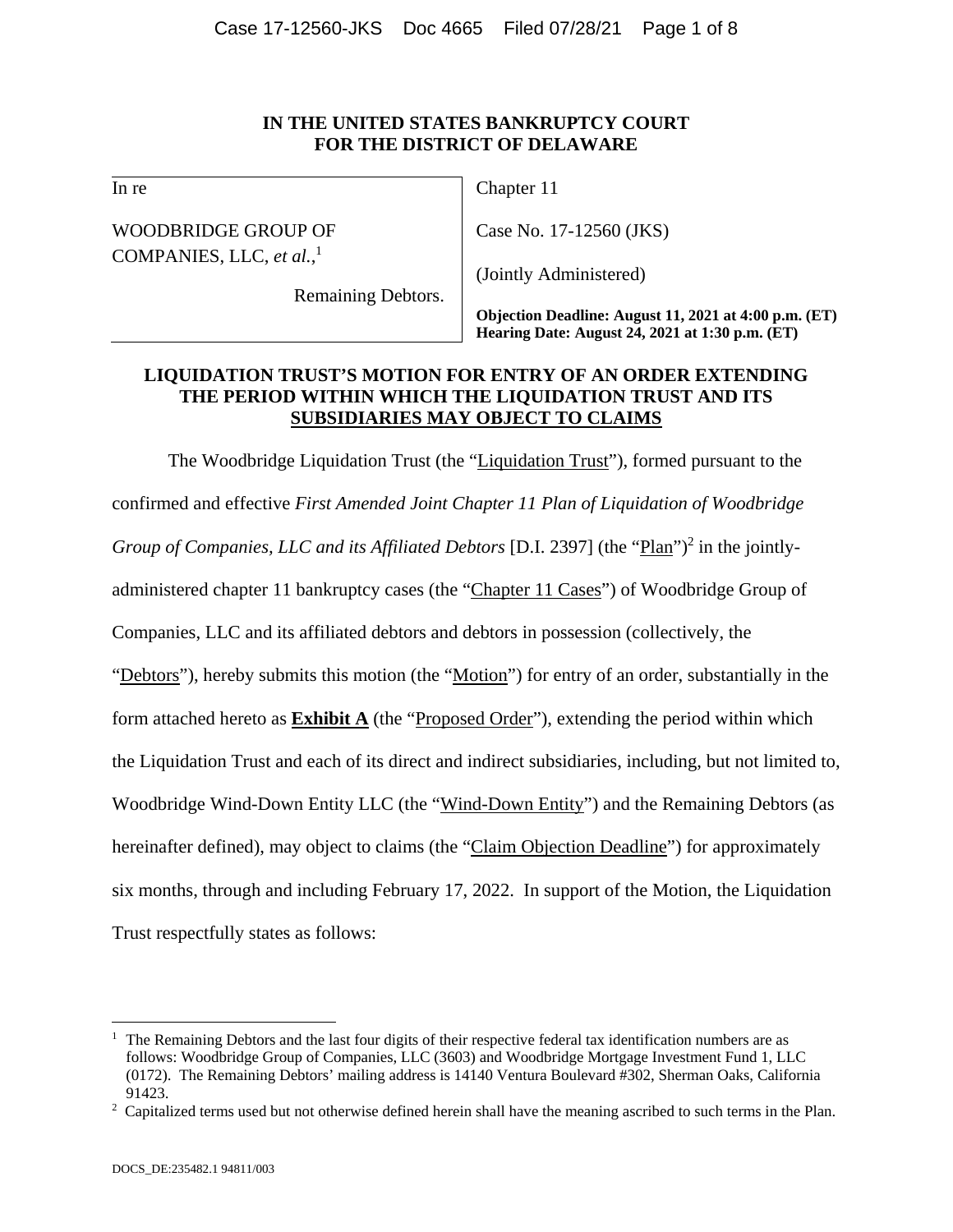## **I. JURISDICTION**

1. The United States Bankruptcy Court for the District of Delaware

(the "Court") has jurisdiction over these Chapter 11 Cases and the Motion pursuant to 28 U.S.C. §§ 157 and 1334, and the *Amended Standing Order of Reference* from the United States District Court for the District of Delaware dated February 29, 2012. This is a core proceeding within the meaning of 28 U.S.C. § 157(b)(2). Venue of these Chapter 11 Cases and the Motion in this district is proper under 28 U.S.C. §§ 1408 and 1409.

2. Pursuant to Rule 9013-1(f) of the Local Rules of Bankruptcy Practice and Procedure of the United States Bankruptcy Court for the District of Delaware (the "Local Rules"), the Trust consents to the Court's entry of a final judgment or order with respect to the Motion if it is determined that the Court, absent consent of the parties, cannot enter final orders or judgments consistent with Article III of the United States Constitution.

## **II. BACKGROUND**

3. On December 4, 2017, 279 of the Debtors (the "Original Debtors") commenced voluntary cases under chapter 11 of title 11 of the United States Code, 11 U.S.C. §§ 101–1532 (the "Bankruptcy Code"). Thereafter, on February 9, 2018, March 9, 2018, March 23, 2018, and March 27, 2018, an additional 27 affiliated Debtors (the "Additional Debtors") commenced voluntary cases under chapter 11 of the Bankruptcy Code (collectively, the "Petition Dates"). The Debtors' Chapter 11 Cases were jointly administered pursuant to Bankruptcy Rule 1015(b) and Local Rule 1015-1.

4. Information about the Debtors' operations, capital structure, events leading up to and during these Chapter 11 Cases, and a summary of the Plan is set forth in the *Disclosure Statement for the First Amended Joint Chapter 11 Plan of Liquidation of Woodbridge Group of Companies, LLC and its Affiliated Debtors* [D.I. 2398].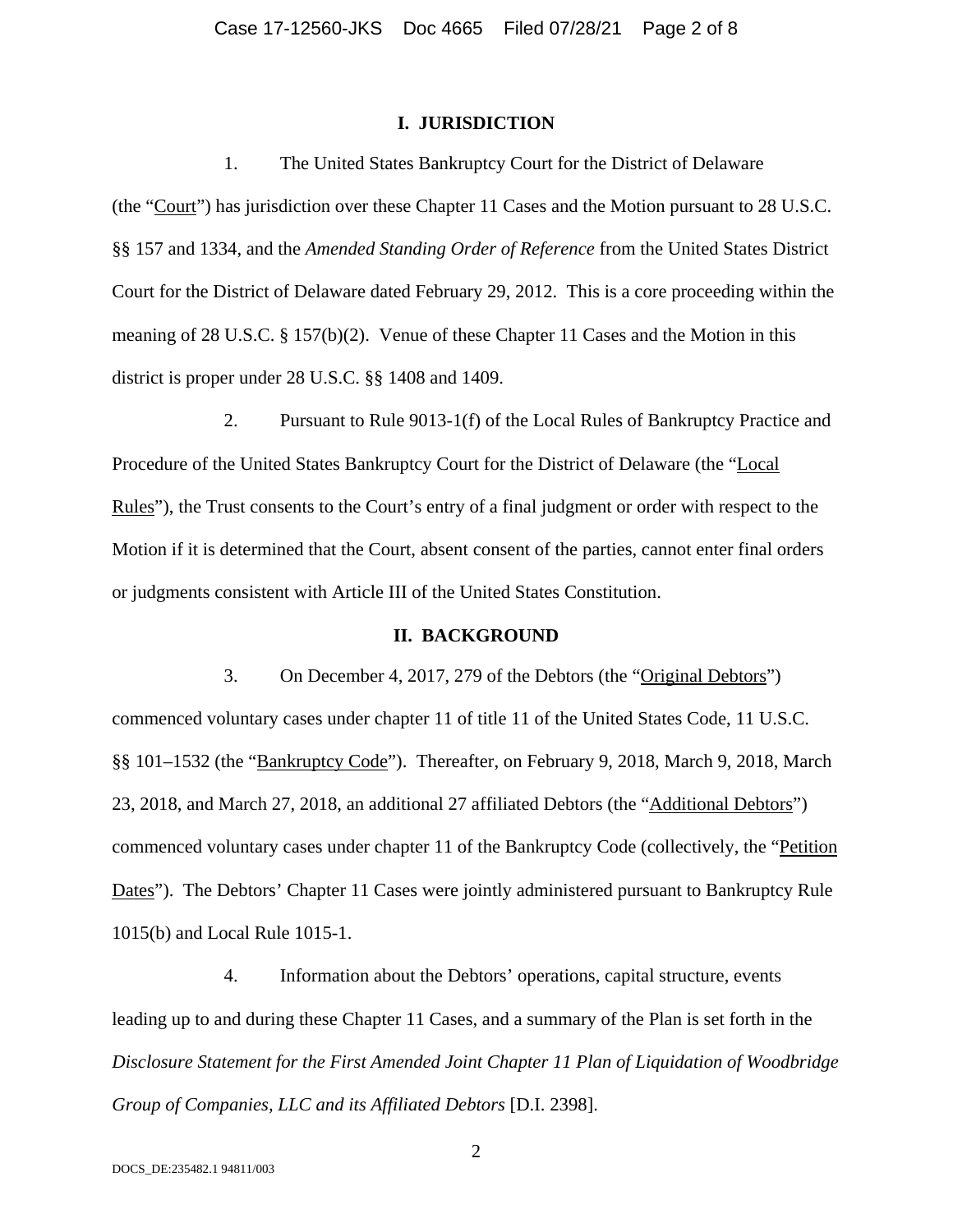#### Case 17-12560-JKS Doc 4665 Filed 07/28/21 Page 3 of 8

5. On October 26, 2018 the Court confirmed the Plan. *See* Docket No. 2903. The Effective Date under the Plan occurred on February 15, 2019. *See* Docket No. 3421. On February 25, 2019, the Court entered the *Final Decree Closing Certain Cases and Amending Caption of Remaining Cases* [Docket No. 3440] which closed all of the Debtors' cases other than those of debtors Woodbridge Group of Companies, LLC and Woodbridge Mortgage Investment Fund 1, LLC (the "Remaining Debtors").

6. Section 8.2 of the Plan provides that "[a]ll objections to Claims (other than Professional Fee Claims, … but including any Claims of Excluded Parties or Disputing Claimants) shall be Filed by the Liquidation Trust on or before the Claim Objection Deadline." Pursuant to Section 1.15 of the Plan, the initial Claim Objection Deadline was August 14, 2019. On June 26, 2019, the Court entered an order extending the Claim Objection Deadline to February 14, 2020. *See* Docket No. 3694. On February 4, 2020, July 31, 2020, and February 8, 2021, the Court entered orders further extending the Claim Objection Deadline to August 14, 2020, February 16, 2021, and August 17, 2021, respectively. *See* Docket Nos. 4360, 4508 & 4581. Although the Plan provides, in Section 8.2, that the Liquidation Trust may obtain an extension of the Claim Objection Deadline by submitting an order without the need for a formal motion, the Liquidation Trust has filed this motion in an abundance of caution and to give context to the requested relief.<sup>3</sup>

<sup>3</sup> Section 8.2 of the Plan further provides that the "Claim Objection Deadline shall be automatically extended as provided by Local Rule 9006-2 upon the Filing of a proposed form of order by the Liquidation Trust requesting an extension of the Claim Objection Deadline." Local Rule 9006-2 provides that the filing of a motion prior to the expiration of a time period shall automatically extend such time period until the Court acts on the motion, without the necessity for entry of a bridge order.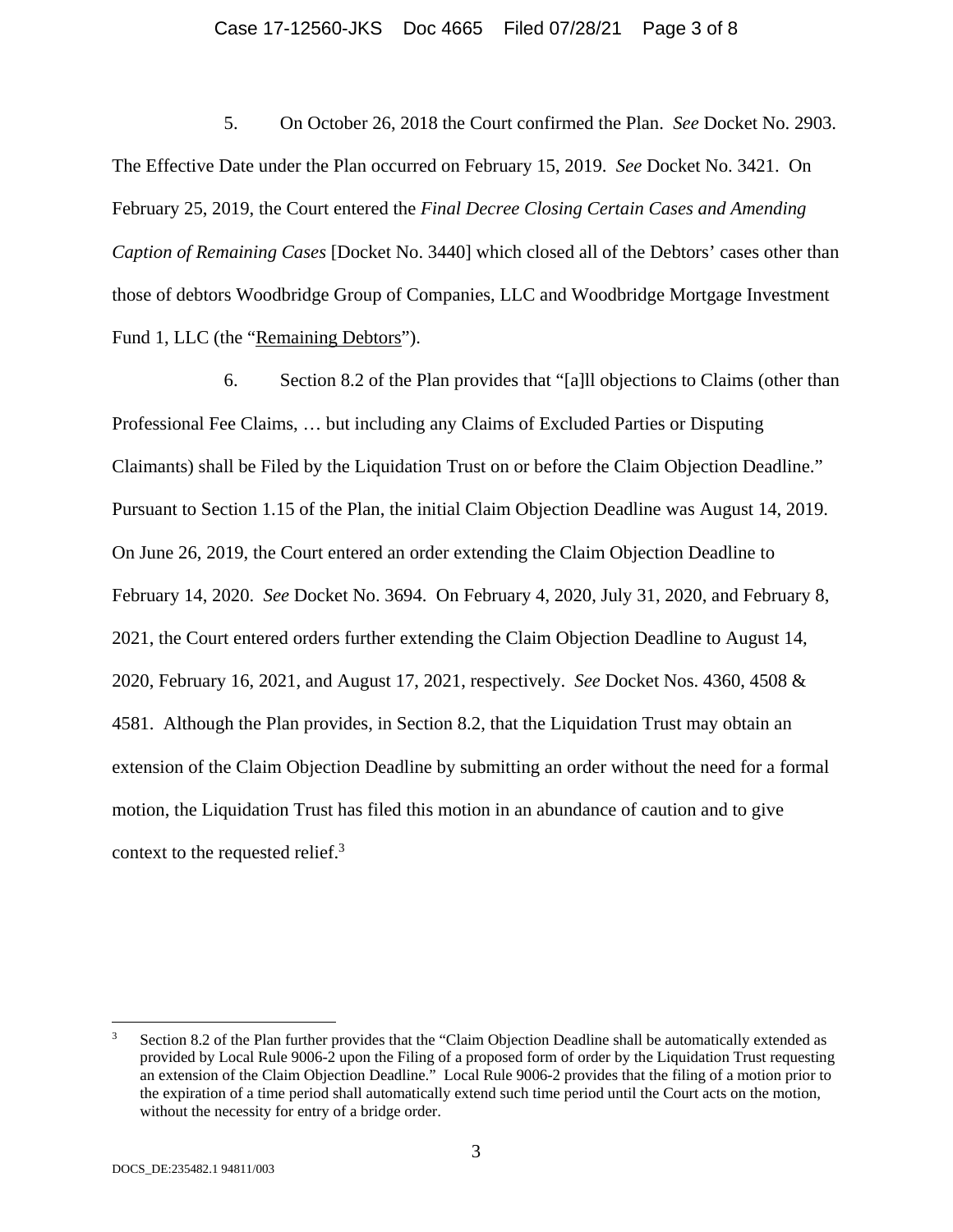#### **III. RELIEF REQUESTED**

7. By this Motion, the Liquidation Trust seeks to further extend the Claim Objection Deadline. Specifically, the Liquidation Trust requests the Court enter the Proposed Order, extending the period within which the Liquidation Trust and each of its direct and indirect subsidiaries, including, but not limited to, the Wind-Down Entity and the Remaining Debtors, may object to claims through and including February 17, 2022, without prejudice to the rights of the Liquidation Trust to seek further extensions of the Claim Objection Deadline. The Motion, if granted, would extend the Claim Objection Deadline by approximately six months. This is the fifth request for an extension of the Claim Objection Deadline.

## **IV. BASIS FOR RELIEF**

8. The Plan vests the discretion to object to claims in the Liquidating Trust.

*See* Plan § 8.2. Although the Plan sets an initial deadline by which such challenges must be raised, it also expressly contemplates extension of the Claim Objection Deadline by order of the Court. *See id*. Section 8.2 of the Plan provides that the Claim Objection Deadline "may be extended on presentment of an order to the Bankruptcy Court by the Liquidation Trust prior to the expiration of such period and without need for notice or hearing."

9. Bankruptcy Rule 9006(b) also makes clear that the Court may extend

unexpired time periods without notice. Specifically, Rule 9006(b) states that:

when an act is required or allowed to be done at or within a specified period by [the Bankruptcy Rules] or by a notice given thereunder or by order of court, the court for cause shown may at any time in its discretion . . . with or without motion or notice order the period enlarged if the request therefor is made before the expiration of the period originally prescribed or as extended by a previous order.

Fed. R. Bankr. P. 9006(b)(1). In addition, Bankruptcy Code section 105(a) provides that the "court may issue any order, process, or judgment that is necessary or appropriate to carry out the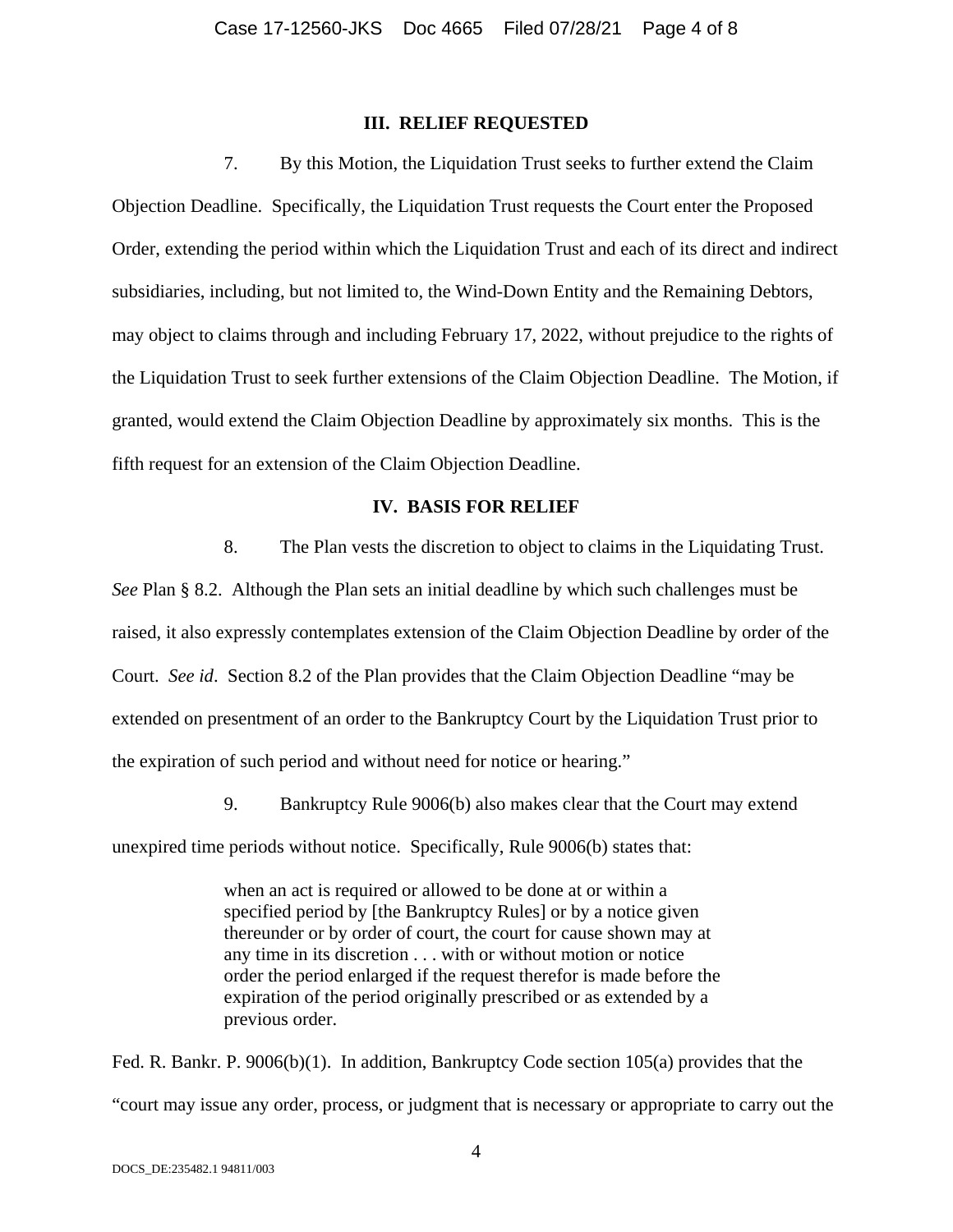#### Case 17-12560-JKS Doc 4665 Filed 07/28/21 Page 5 of 8

provisions of [the Bankruptcy Code]." Accordingly, because the Claim Objection Deadline has not yet expired, the Court is authorized to grant the relief requested herein.

10. Thus far, the Liquidation Trust and, prior to the Effective Date, the Debtors filed thirty-four omnibus objections to claims asserted in these Cases, *see* Docket Nos. 4661, 4465, 4464, 4463, 4435, 4434, 4433, 4432, 4411, 4410, 4408, 4407, 4404, 4403, 4363, 4362, 4248, 4247, 3916, 3915, 3665, 3664, 3608, 3607, 3530, 3529, 3507, 3543, 3452, 3381, 3380, 2626, 2625, 2419, as well as numerous stand-alone claim objections, *see, e.g.*, Docket Nos. 4425, 4424, 4423, 4418, 4414, 4329, 4328, 4327, 4326, 4325, 4257, 4256, 3639, 3477, 3476, 2213, 1563, which, in the aggregate, have resolved well over 3,000 claims. The Liquidation Trust has also included claims objections in a majority of the adversary proceedings filed by the Liquidation Trust. The Liquidation Trust has achieved negotiated resolutions of numerous other claims via stipulations and claim withdrawals. However, as of the filing of this Motion, although most of the claims have been resolved, there are still certain proofs of claim that remain pending and which require further review, analysis, and/or negotiation, and the Liquidation Trust has been working on those remaining claims. The Liquidation Trust has resolved certain of the outstanding claims in the period since the most recent extension (*see* Docket Nos. 4659, 4658, 4657, 4656, 4642, 4641, 4640, 4639, 4638, 4637, 4628, 4626, 4625, 4624, 4623, 4622, 4615), and requires another extension to continue finishing this process.

11. In addition, during the time since the Plan's effective date, the Liquidation Trust and its subsidiaries have been engaged in numerous other important and time-consuming tasks, such as (i) analysis and prosecution of affirmative claims, including over 400 adversary proceedings which have been filed in connection with these cases, (ii) through its subsidiary the Wind-Down Entity, developing, marketing, and selling properties, (iii) effectuating the

5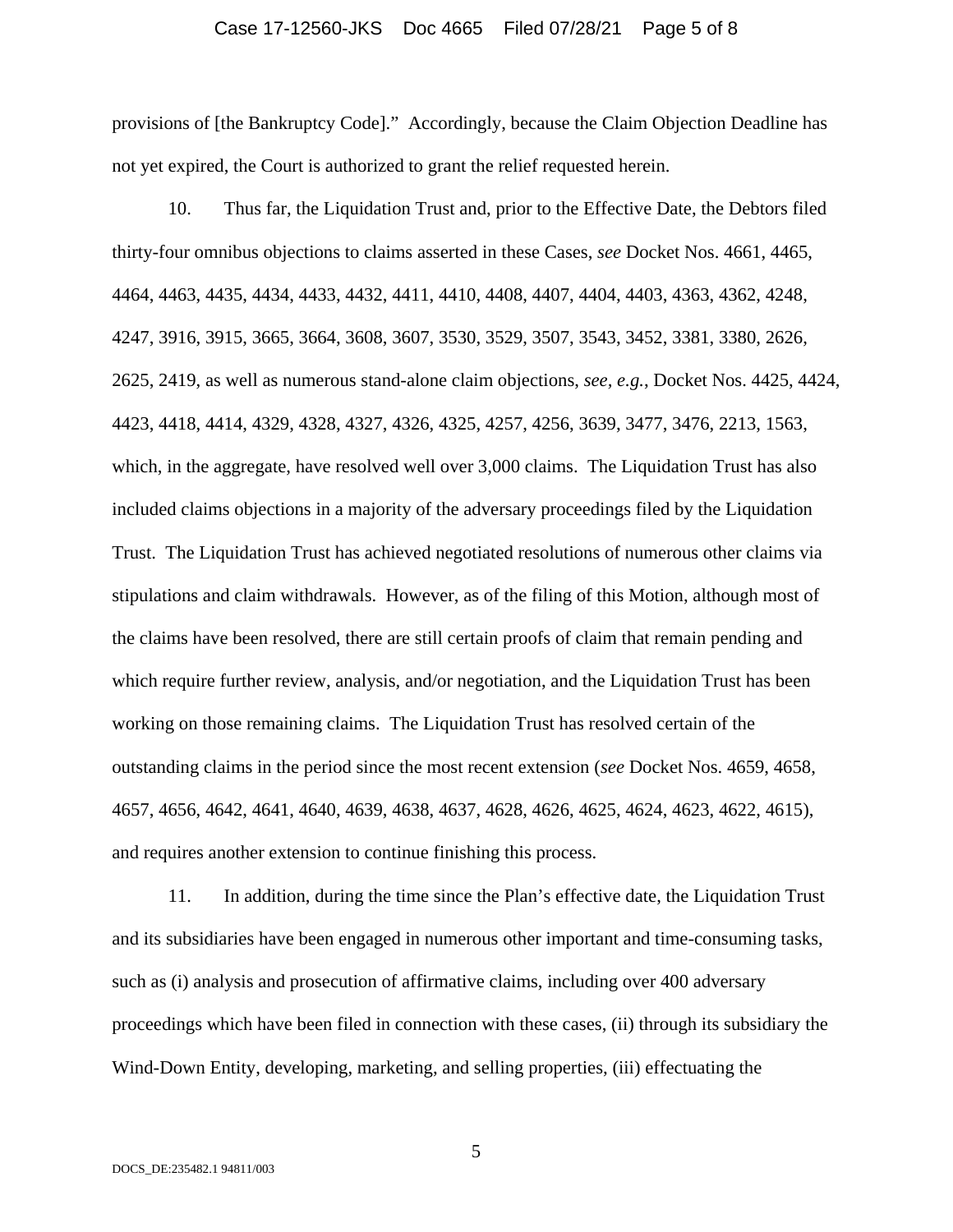#### Case 17-12560-JKS Doc 4665 Filed 07/28/21 Page 6 of 8

registration with the United States Securities and Exchange Commission of the Trust's Class A Liquidation Trust Interests and obtaining approval from the Depository Trust Corporation (the "DTC") to make such Interests eligible for the DTC's direct registration system services, and (iv) continuing to work on regulatory matters.

12. The Liquidation Trust has also worked to implement the Plan by issuing Trust interests to the Trust's beneficiaries, and has made several distributions. In addition, the Liquidation Trust sought turnover of certain assets forfeited by Robert and Jeri Shapiro in connection with criminal proceedings against Shapiro that took place in 2019 in the United States District Court for the District of Florida, Case No. 19-20178-CR-ALTONAGA (S.D. Fla. 2019), and, on September 17, 2020, the Court approved a settlement with the United States to facilitate the release of the subject forfeited assets to the Liquidation Trust. *See* Docket No. 4540.

13. Accordingly, the Liquidation Trust seeks additional time to review and analyze the remaining pending claims in order to determine whether objections (or other action) are appropriate. The Liquidation Trust submits that extending the Claim Objection Deadline is in the best interests of all stakeholders. The extension sought will afford the Liquidation Trust and its subsidiaries, and their respective management and professionals, an opportunity to make more fully informed decisions concerning the resolution of pending claims in the interests of ensuring ratable distributions among and maximizing value for legitimate creditors.

14. Furthermore, extension of the Claim Objection Deadline is not sought coercively for purposes of delay, nor will it affect or prejudice any claimant's substantive defense(s) to any objection. Rather, the extension is intended to promote the efficient administration of these Cases and the claims allowance process. Absent the requested extension of the Claim Objection

6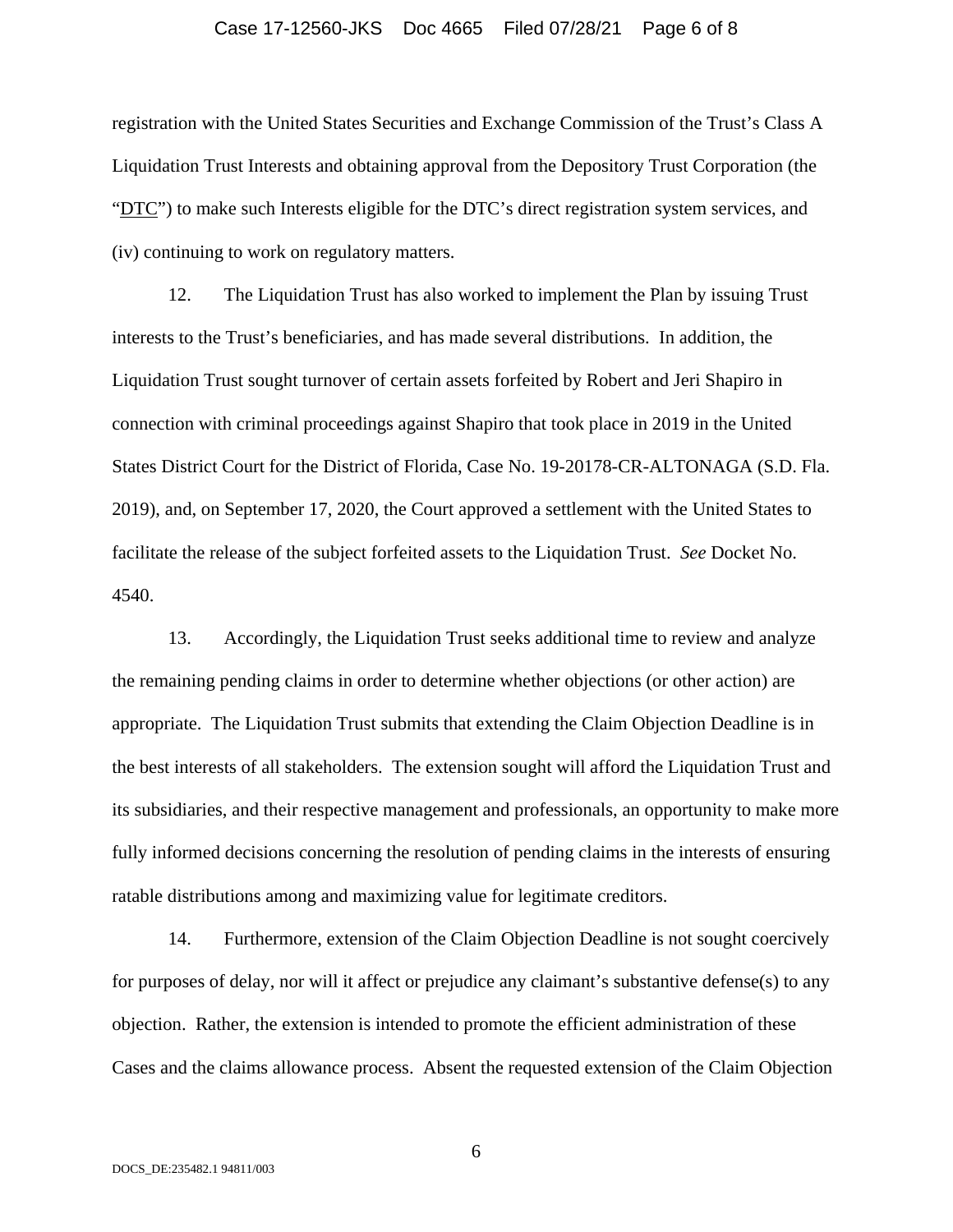#### Case 17-12560-JKS Doc 4665 Filed 07/28/21 Page 7 of 8

Deadline, the Liquidation Trust will either be precluded from challenging invalid, misclassified, and/or overstated claims, or it will be forced to file objections without the benefit of a full review and analysis.

15. For the reasons set forth above, the Liquidation Trust submits that extending the Claim Objection Deadline through and including February 17, 2022 is necessary, prudent, and in the best interests of all stakeholders. This is the fifth requested extension.

## **V. NOTICE**

16. Notice of this Motion will be provided to the following parties: (i) the U.S. Trustee; and (ii) all parties who have filed a notice of appearance and request for service of papers pursuant to Bankruptcy Rule 2002. In light of the nature of the relief requested, the Liquidation Trust respectfully submits that no other or further notice is necessary.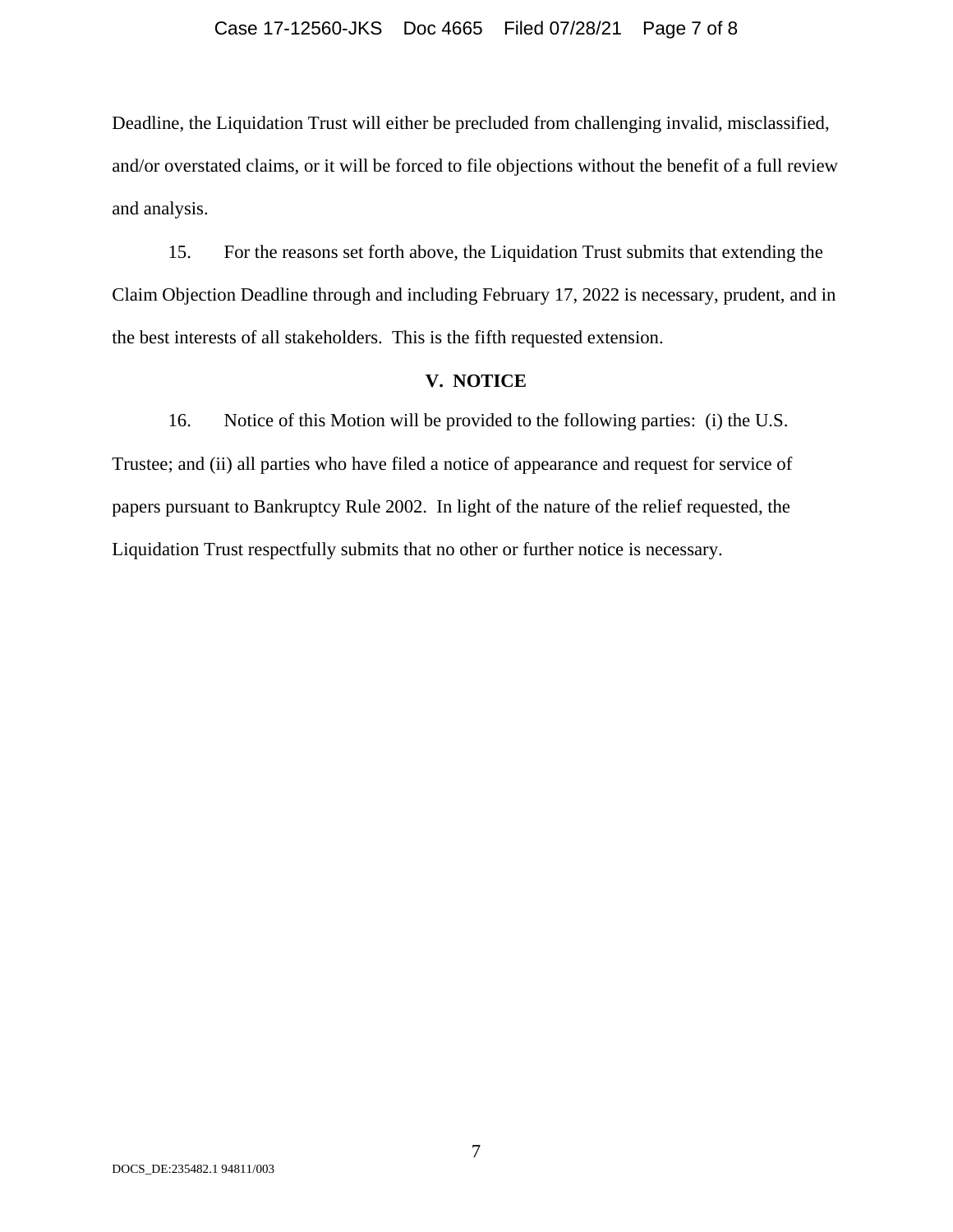Case 17-12560-JKS Doc 4665 Filed 07/28/21 Page 8 of 8

#### **VI. CONCLUSION**

WHEREFORE, the Liquidation Trust requests the Court enter the Proposed Order,

granting the relief requested herein and such other and further relief as is just and proper.

Wilmington, Delaware

#### Dated: July 28, 2021 PACHULSKI STANG ZIEHL & JONES LLP

*/s/ Colin R. Robinson*  Richard M. Pachulski (CA Bar No. 90073) Andrew W. Caine (CA Bar No. 110345) Bradford J. Sandler (DE Bar No. 4142) Colin R. Robinson (DE Bar No. 5524) 919 North Market Street, 17th Floor P.O. Box 8705 Wilmington, DE 19899 (Courier 19801) Telephone: 302-652-4100 Fax: 302-652-4400 Email: rpachulski@pszjlaw.com acaine@pszjlaw.com bsandler@pszjlaw.com crobinson@pszjlaw.com

-and-

 KTBS Law LLP *f/k/a Klee, Tuchin, Bogdanoff & Stern LLP*  Kenneth N. Klee (*pro hac vice*) Michael L. Tuchin (*pro hac vice*) David A. Fidler (*pro hac vice*) Jonathan M. Weiss (*pro hac vice*) 1999 Avenue of the Stars, 39<sup>th</sup> Floor Los Angeles, California 90067 Tel: (310) 407-4000 Fax: (310) 407-9090

*Counsel to the Liquidation Trust*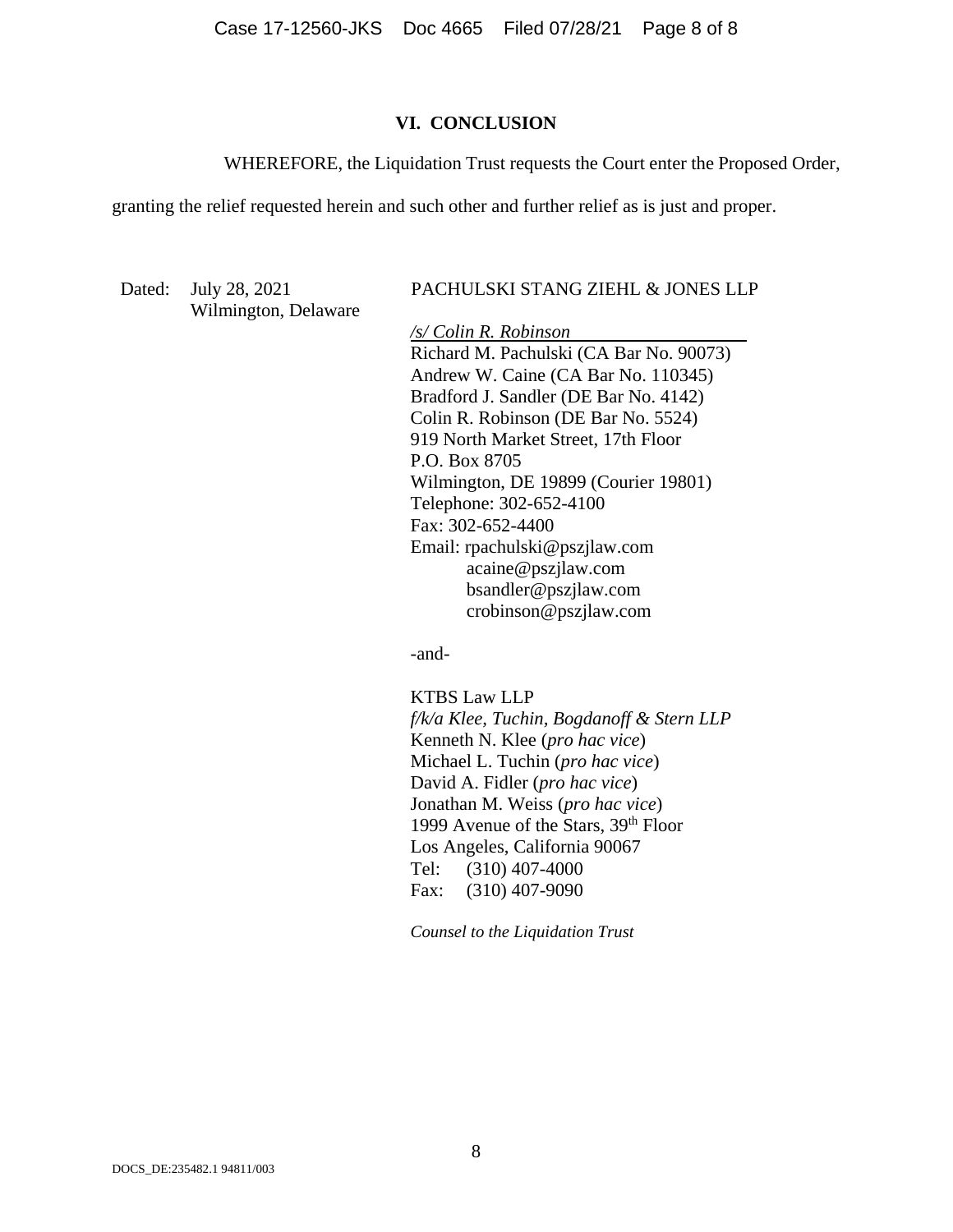## **IN THE UNITED STATES BANKRUPTCY COURT FOR THE DISTRICT OF DELAWARE**

In re:

WOODBRIDGE GROUP OF COMPANIES, LLC, *et al.*,<sup>1</sup>

Chapter 11

Case No. 17-12560 (JKS)

(Jointly Administered)

Remaining Debtors.

**Objection Deadline: August 11, 2021 at 4:00 p.m. (ET) Hearing Date: August 24, 2021 at 1:30 p.m. (ET)** 

# **NOTICE OF MOTION**

**PLEASE TAKE NOTICE** that the Woodbridge Liquidation Trust (the "Liquidation Trust") has filed the attached *Liquidation Trust's Motion for Entry of an Order Extending the Period Within Which the Liquidation Trust and its Subsidiaries May Object to Claims* (the "Motion").

**PLEASE TAKE FURTHER NOTICE** that any objections to the Motion must be filed on or before **August 11, 2021 at 4:00 p.m. (ET)** (the "Objection Deadline") with the United States Bankruptcy Court for the District of Delaware, 3rd Floor, 824 N. Market Street, Wilmington, Delaware 19801. At the same time, you must serve a copy of any objection upon the undersigned counsel to the Liquidation Trust so as to be received on or before the Objection Deadline.

**PLEASE TAKE FURTHER NOTICE** THAT A HEARING ON THE MOTION WILL BE HELD ON **AUGUST 24, 2021 at 1:30 P.M. (ET)** BEFORE THE HONORABLE J. KATE STICKLES IN THE UNITED STATES BANKRUPTCY COURT FOR THE DISTRICT OF DELAWARE, 824 NORTH MARKET STREET, 3RD FLOOR, COURTROOM NO. 7, WILMINGTON, DELAWARE 19801.

**PLEASE TAKE FURTHER NOTICE THAT, IF YOU FAIL TO RESPOND IN ACCORDANCE WITH THIS NOTICE, THEN THE COURT MAY GRANT THE RELIEF REQUESTED IN THE MOTION WITHOUT FURTHER NOTICE OR A HEARING.** 

*[Signature on next page]* 

<sup>1</sup> The Remaining Debtors and the last four digits of their respective federal tax identification numbers are as follows: Woodbridge Group of Companies, LLC (3603) and Woodbridge Mortgage Investment Fund 1, LLC (0172). The Remaining Debtors' mailing address is 14140 Ventura Boulevard #302, Sherman Oaks, California 91423.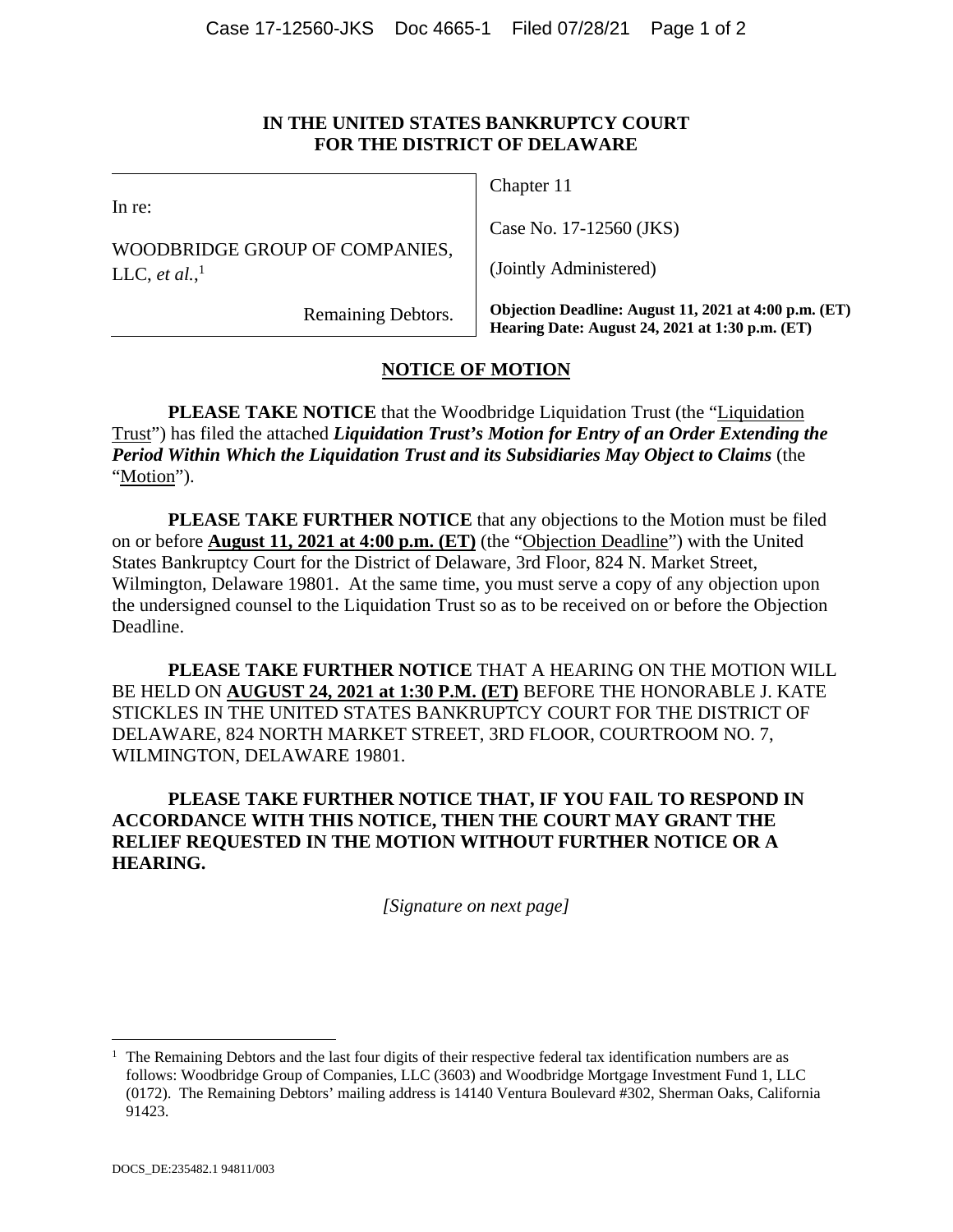Wilmington, Delaware

## Dated: July 28, 2021 PACHULSKI STANG ZIEHL & JONES LLP

*/s/ Colin R. Robinson* 

 Richard M. Pachulski (CA Bar No. 90073) Andrew W. Caine (CA Bar No. 110345) Bradford J. Sandler (DE Bar No. 4142) Colin R. Robinson (DE Bar No. 5524) 919 North Market Street, 17th Floor P.O. Box 8705 Wilmington, DE 19899 (Courier 19801) Telephone: 302-652-4100 Fax: 302-652-4400 Email: rpachulski@pszjlaw.com acaine@pszjlaw.com bsandler@pszjlaw.com crobinson@pszjlaw.com

-and-

KTBS LAW LLP

*f/k/a Klee, Tuchin, Bogdanoff & Stern LLP*  Kenneth N. Klee (*pro hac vice*) Michael L. Tuchin (*pro hac vice*) David A. Fidler (*pro hac vice*) Jonathan M. Weiss (*pro hac vice*) 1999 Avenue of the Stars, 39<sup>th</sup> Floor Los Angeles, California 90067 Tel: (310) 407-4000 Fax: (310) 407-9090

*Counsel to the Liquidation Trust*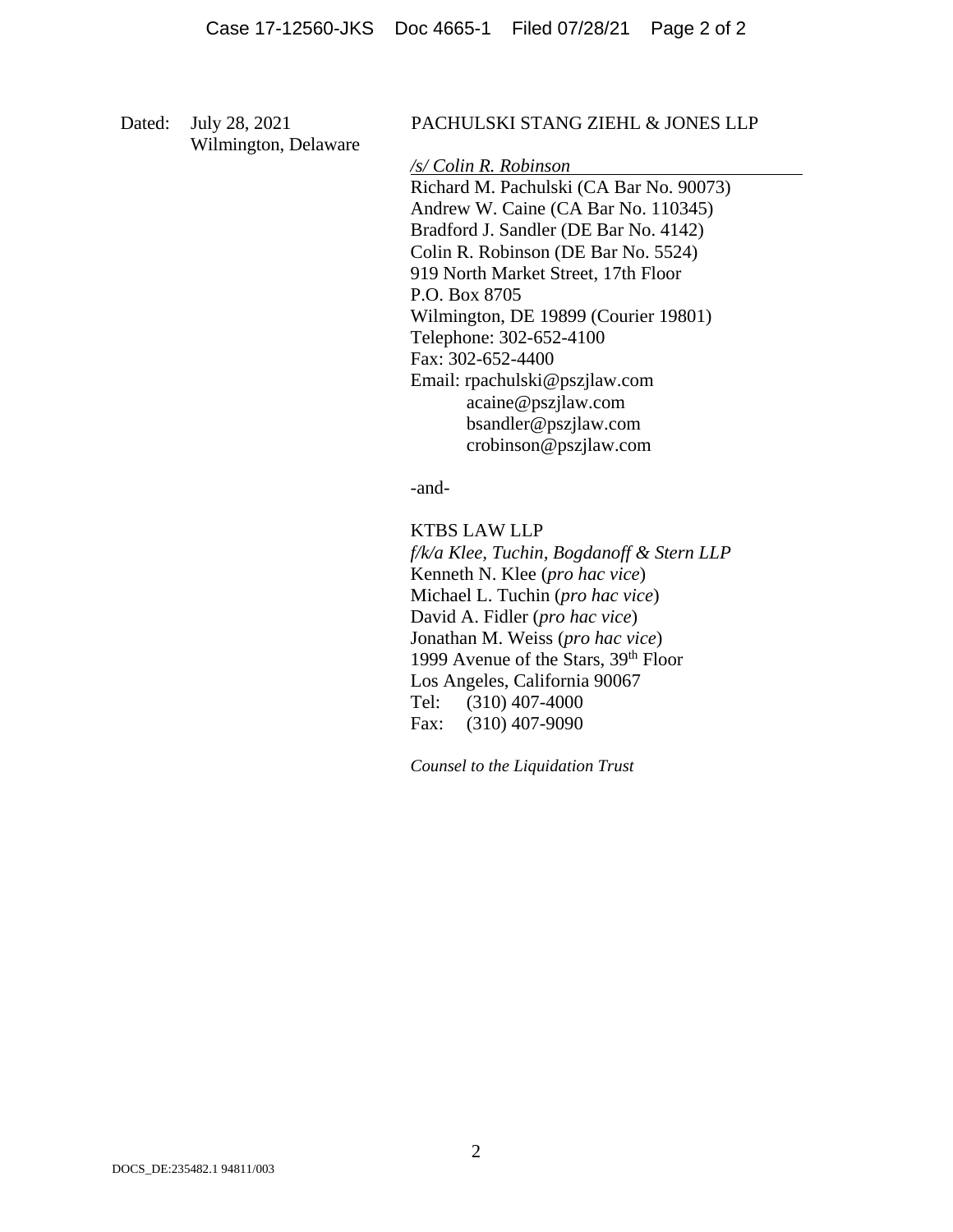# **EXHIBIT A**

**Proposed Order**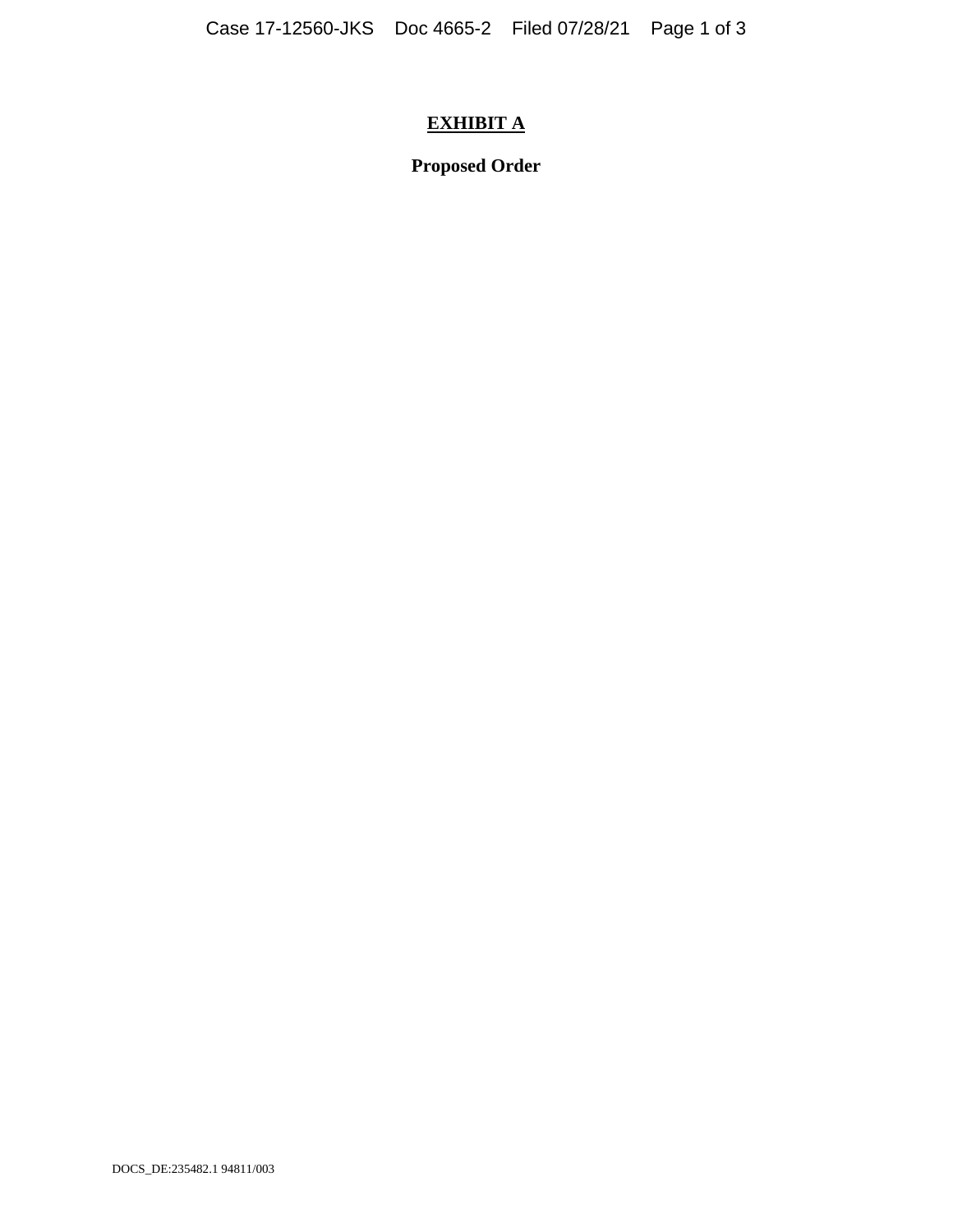## **IN THE UNITED STATES BANKRUPTCY COURT FOR THE DISTRICT OF DELAWARE**

In re

WOODBRIDGE GROUP OF COMPANIES, LLC, *et al.*, 1

Chapter 11

Case No. 17-12560 (JKS)

(Jointly Administered)

Remaining Debtors.

**Ref. Docket No. \_\_\_\_\_**

## **ORDER EXTENDING THE PERIOD WITHIN WHICH THE LIQUIDATION TRUST AND ITS SUBSIDIARIES MAY OBJECT TO CLAIMS**

Upon consideration of the motion (the " $Motion$ ")<sup>2</sup> of the Liquidation Trust for the entry of</u> an order extending the period within which the Liquidation Trust and its subsidiaries may object to claims through and including February 17, 2022 and all pleadings related thereto; and due and proper notice of the Motion having been given; and it appearing that no other or further notice of the Motion is required; and it appearing that the Court has jurisdiction to consider the Motion in accordance with 28 U.S.C. §§ 157 and 1334 and the *Amended Standing Order of Reference* from the United States District Court for the District of Delaware, dated February 29, 2012; and it appearing that this is a core proceeding pursuant to 28 U.S.C. § 157(b)(2); and it appearing that venue of this proceeding and the Motion is proper pursuant to 28 U.S.C. §§ 1408 and 1409; and it appearing that this Court may enter a final order consistent with Article III of the United States Constitution; and this Court having found and determined that the relief requested in the Motion is in the best interest of the Debtors, their estates, their creditors, and all parties in interest; and

<sup>1</sup> The Remaining Debtors and the last four digits of their respective federal tax identification numbers are as follows: Woodbridge Group of Companies, LLC (3603) and Woodbridge Mortgage Investment Fund 1, LLC (0172). The Remaining Debtors' mailing address is 14140 Ventura Boulevard #302, Sherman Oaks, California 91423.<br><sup>2</sup> Capitalized terms used but not otherwise defined herein shall have the meanings ascribed to them in the Motion.